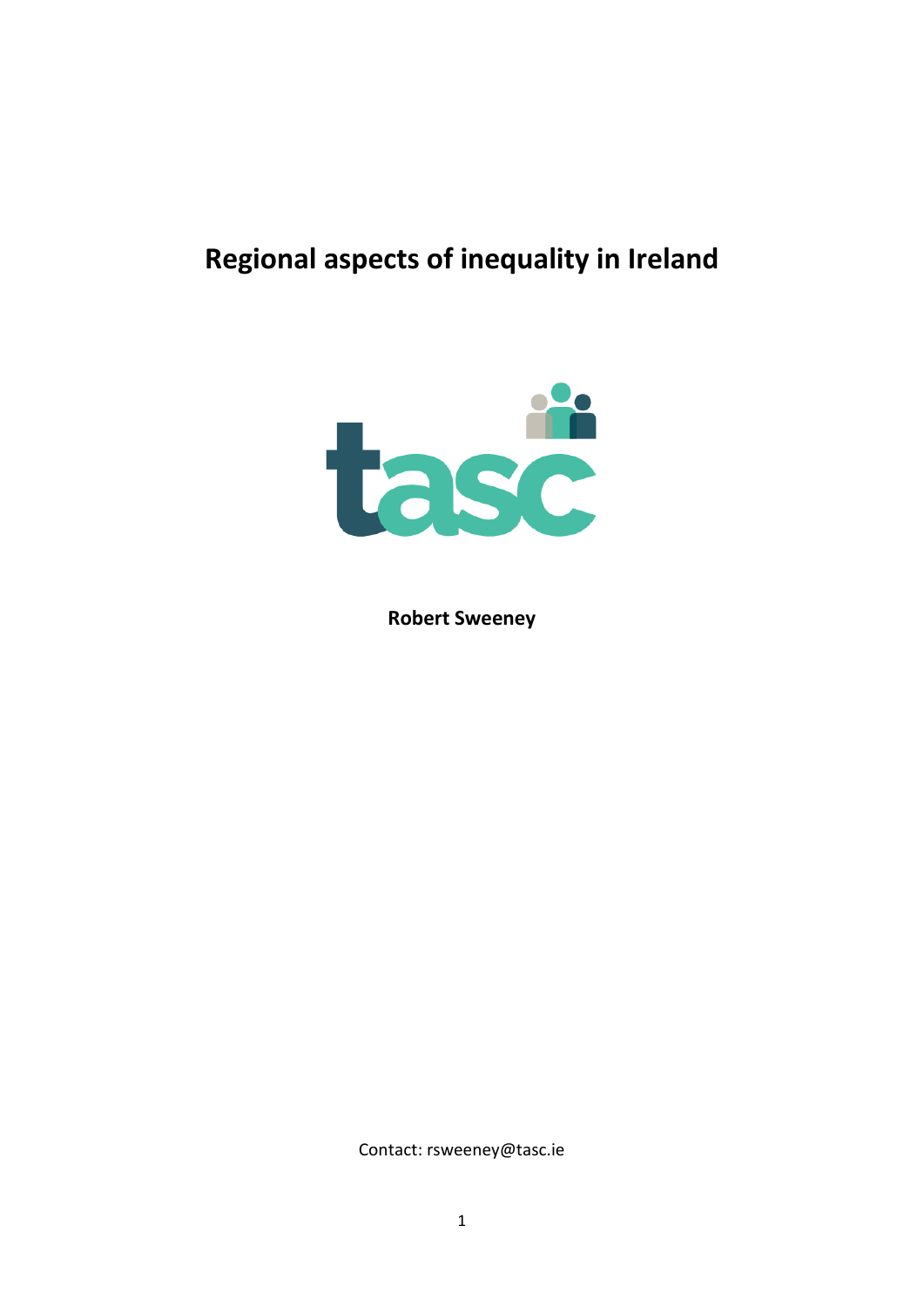# **Regional aspects of inequality in Ireland**

The importance of promoting communities and economies that are regionally balanced should not be overlooked. People tend to establish ties in the area where they grew up through social, familial, and other bonds. Uprooting them due to a lack of prospects can cause significant harm to not only the people in question but to the communities they leave. Overpopulation in urban centres leads to congestion, and lowers the quality of life. Few benefit then when regional differences are so large that social and economic life outside of major urban centres becomes unviable.

At the same time, it is not enough to promote balanced development between regions of the country if the distribution of resources within our villages, towns, and cities is so massively skewed. It is by now well-established that inequality is associated with range of negative social outcomes from poor physical and mental health, violence, and also community breakdown. Highly unequal urban centres are hotbeds for crime and isolated rural communities are often deprived, unable to, for instance, access important social and public services.

This short paper examines regional components of inequality in Ireland. It first looks at differences in income and living standards between regions, overviewing literature as it relates to the period up to 2000. It finds that foreign investment has played a decisive factor over the last half century, initially contributing to convergence, but more recently leading to divergence. During the 2000s the property bubble narrowed regional disparities, but the export-based recovery largely reversed this process.

The paper then looks at inequality within regions of different population density, essentially within rural communities, towns, and cities. The welfare state plays an important role in reducing inequality in all locales, though inequality is found to be higher in denselypopulated areas. Inequality in each group broadly follows nationwide trends as it grew somewhat during the 2000s, fell post-crisis, and has risen somewhat since the recovery.

#### Inequalities between regions

#### *Regional differences up to 2000*

Economic development tends to be a lumpy process. Regions within an economy do not grow or develop at the same rate. These tendencies can multiply over time so that regional disparities often snowball as countries grow. A standard explanation is the existence of cluster economies. This is the process whereby firms and economic activity tend to gravitate toward existing prosperity for a variety of reasons. This includes local demand effects, the greater ability to cost-effectively source inputs, the importance of local infrastructure, knowledge exchange or spill-overs between firms, and more (see Gardiner et al., 2013). The loss of one region is often the gain of remaining regions, which also magnifies disparities (ibid.).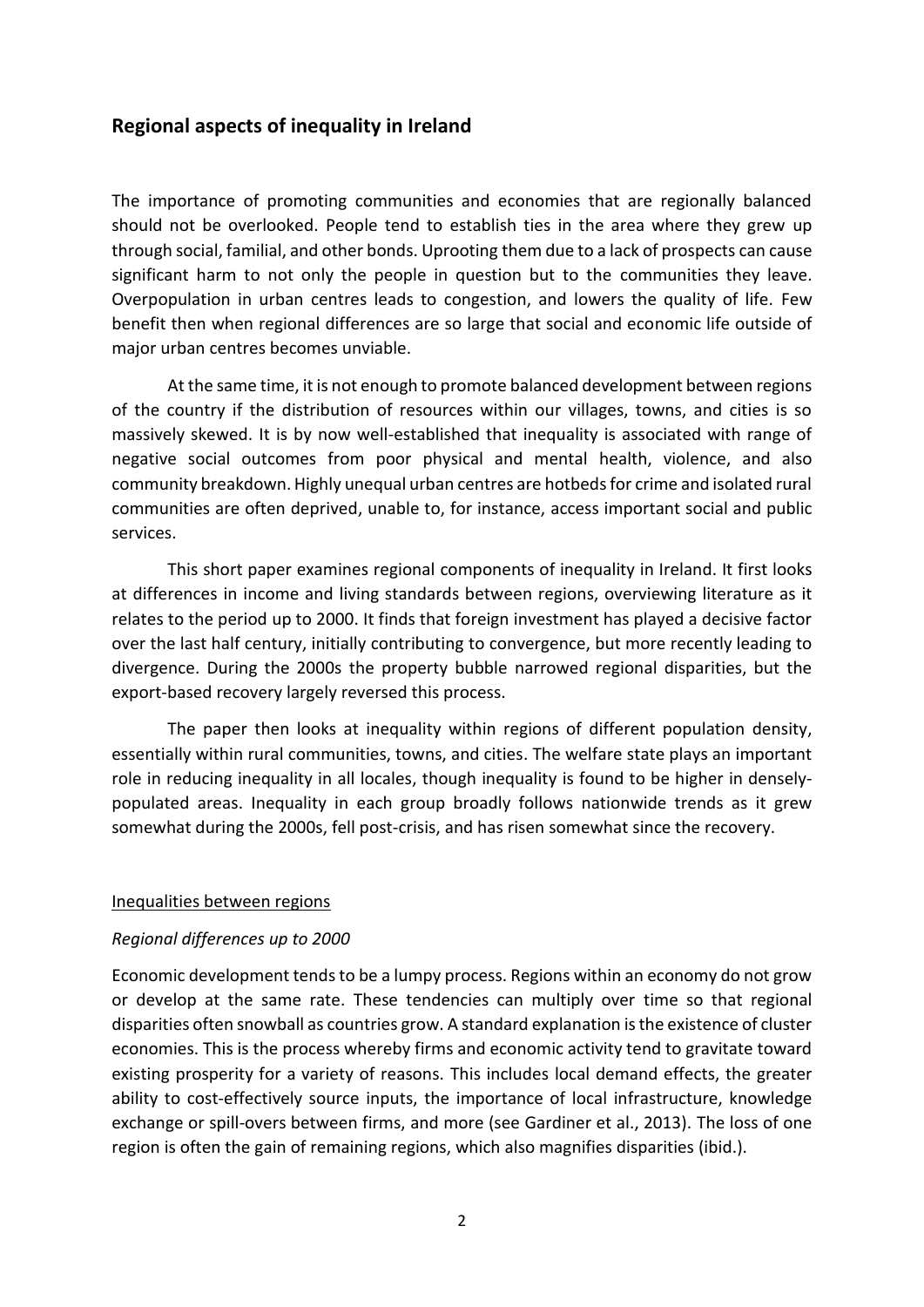The absence of an industrialisation process comparable to other countries has meant that such factors have not been as important in Ireland. Instead, the uneven distribution of good agricultural land, which tends to be of lower quality in the West and North, as well as differences in farm size, have had an important impact on regional development. The stronger urban structures that resulted in the South and East positioned them to benefit more in attracting industry as the state promoted industrialisation in the 1930s<sup>1</sup>. On top of that, the historic use of Dublin as the principal colonial outpost and main port for external trade resulted in an unusually dominant capital city (Breathnach, 2010).

The move from inward-oriented industrial promotion to attracting foreign firms for export brought with it attempts to equalise the geographic distribution of economic activity. A significant part of foreign investment in the 1960s and especially the 1970s flowed to rural areas, albeit overwhelmingly low-tech and with few roots to local economies. Nevertheless, coupled with the damage done to existing urban-based indigenous industry by the global recession of the 1970s, and the entry of Ireland into the EEC in the same period, the 1970s witnessed a significant convergence in living standards within the country (Breathnach, 2014; O'Leary, 2002).

Breathnach (2014) notes, however, that little to none of the foreign industry that came to non-urban and rural Ireland in the 1970s remains today. The recessionary period of the 1980s and rising wages left the plants vulnerable to closure given they were, as mentioned, relatively unlinked to the domestic economy. The period from 1979 to 1993, where the latter is typically dated as the beginning of the Celtic Tiger, thus displayed a pattern of weak regional divergence (O'Leary, 2002). At the same time, the failure of foreign investment to provide lasting roots in Ireland's towns and rural communities led to a shift in policy - no longer was there to be an emphasis on dispersing foreign investment through Ireland's regions.

The IDA now focused on attracting higher-skill and higher-tech industries, which naturally gravitated towards the urban centres. In particular, it was successful in attracting mostly US electronics firms keen to use Ireland as an export base to the EU market. Unsurprisingly, the Celtic Tiger years of the 1990s saw a pronounced growth in regional disparities. This was mostly driven by large differences in employment performance with the South West, Dublin, and the East of the country enjoying the largest increases (ibid.).

## *Regional differences since 2000*

**.** 

We now turn to the development of regional income differences since 2000. The 2000s are noteworthy in that the orientation of economy shifted inward as the country underwent a large construction boom. Since the crash and recovery, however, exports have grown though with now a greater weighting toward services. From a regional perspective we might expect

 $1$  We wish to thank one of the reviewers of the paper for these insights.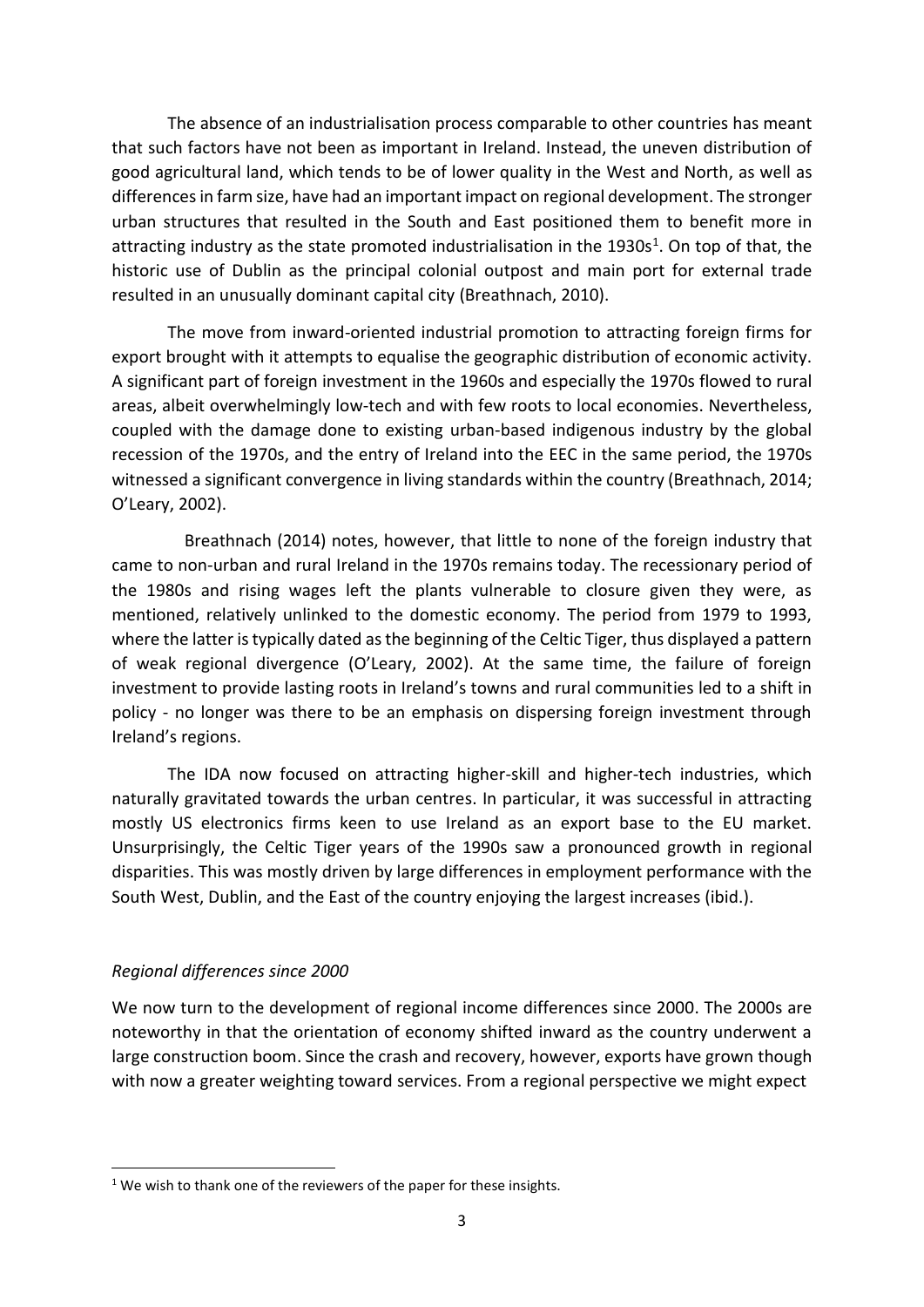

Figure 1: Income differences between Irish regions.

Source: CSO.

**.** 

disparities to have declined up to the crisis, and to have risen afterward, which we explain more fully below.

Figure 1 above shows the evolution of disposable (after taxes and transfers) income per person relative to the national average in eight different regions of the country. Through the 2000s up until the crisis, a process of convergence is indeed apparent, evidenced by the lines getting closer to one another. The process of convergence is then largely reversed as the collapse of the economy hit certain regions harder, and as the recovery was particularly strong in the capital.

More specifically, we see that over a period of 16 years Dublin's premiership as the most income-rich region in the state remains unchallenged. In 2016 the income of a typical Dubliner was just under a fifth higher than the national average. Though its relative income fell in the 2000s, in 2016 its level is as it was in 2000.<sup>2</sup> The surrounding Mid-East, which has typically been its nearest rival, maintained its position up to the crash, after which it began a gentle but steady decline. There is less change in the Mid-West and Border regions which essentially maintained their relative incomes. Similarly the South-East begins and ends the series with 95% of national income.

The remaining regions are the South-West and West. The movement of the South-West is largely explained by a sharp recovery in the first year of the series. The West's share of income stayed constant up to the beginning of the crisis in 2008, after which it fell slightly. The CSO Survey of Income and Living Conditions, which begins later but has data up to 2017, largely mirrors this trend but shows a sharp spike in 2017. There the West recovers from 88%

<sup>&</sup>lt;sup>2</sup> In 2017, Dublin income edged to marginally higher to one fifth of national income (CSO, 2019). This is based on EU-SILC median equivalised real disposable income. Its latest data is 2017, but only extends back to 2004.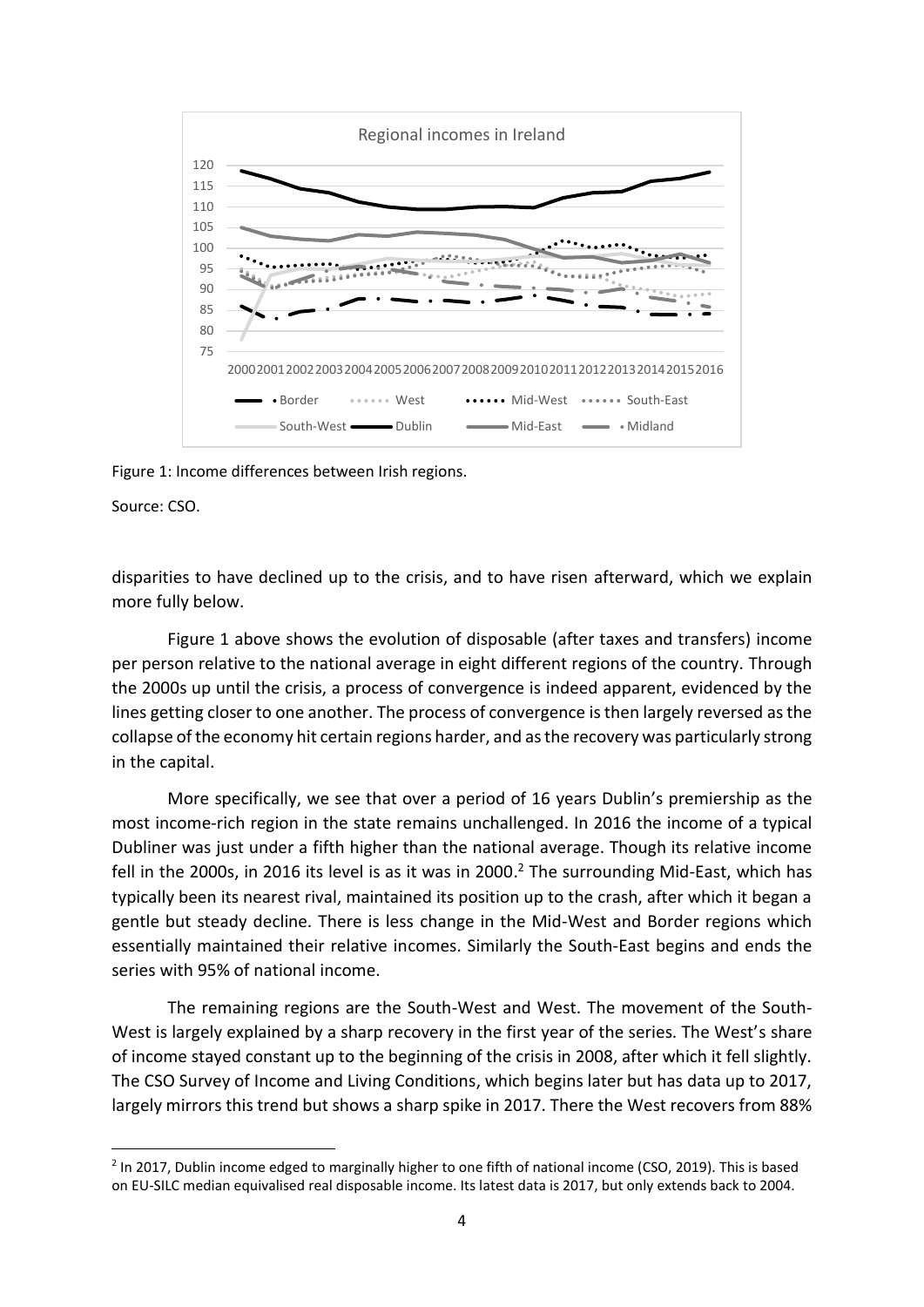to 99% of national income in the latest year of data. As the two series largely match<sup>3</sup>, this suggests that the West had indeed made up its lost ground in recent times. But overall it is the strong performance of Dublin that has been the major driver of divergence in recent years.

Turning now to the distribution of unemployment across different sectors, Table 1 below presents the regional evolution of the unemployment rate. Unemployment as presented here relates to the rate for persons between 15-74 years old. The earliest and latest data are presented along with peaks and troughs. So Q4 2000 was the lowest recorded unemployment since the series began, Q2 2012 represents the worst of the crisis, and so on.

|               | 1998Q1 | 2000Q4 | 2002Q2 | 2005Q4 | 2012Q2 | 2019Q1 |
|---------------|--------|--------|--------|--------|--------|--------|
| <b>State</b>  | 8.9    | 3.8    | 4.8    | 4.3    | 15.9   | 4.8    |
| <b>Border</b> | 9.8    | 4.3    | 6      | 4.1    | 15     | 3.9    |
| Midland       | 11.1   | 5      | 5.1    | 4.3    | 22.1   | 6.2    |
| West          | 7.9    | 4.1    | 5.7    | 4.2    | 17.4   | 5.5    |
| Dublin        | 8      | 2.7    | 4.2    | 4.5    | 12.7   | 4.4    |
| Mid-East      | 9.9    | 4      | 4.4    | 3.6    | 16.2   | 4.1    |
| Mid-West      | 9.5    | 4.8    | 4.7    | 4.9    | 19.3   | 5.5    |
| South-East    | 8.9    | 4      | 4.3    | 4.7    | 17.1   | 6.7    |
| South-West    | 9      | 4.1    | 5      | 3.7    | 15.5   | 4.0    |

Source: CSO.

**.** 

Note: 2011Q3 and 2012Q3 also registered state-wide unemployment rates of 15.9%, but 2012Q2 is displayed over the former because GNI\* was lower, and over the latter because 2012Q3 is closer to the recovery.

What we see is high rates of unemployment persisting into the late 1990s, though with considerable variation. At the peak of the Celtic Tiger, a large drop in unemployment is evident across the country into late-2000. There is, though, significant variation. Unemployment in Dublin was more than two percentage points lower than in the Mid-West. After the bursting of the global tech-bubble in the early 2000s when unemployment was 4.8, late-2005 represented the peak of the boom. Consistent with Figure 2, unemployment during this period is much less dispersed. Again, this is primarily a result of the large increase in construction employment. The collapse saw sharp spikes in joblessness everywhere, but with some regions harder hit than others, again consistent with the increase in regional differences post-crisis outlined earlier.

Interestingly the border area's unemployment performance is relatively strong given it is the poorest region in the country in terms of income. The latest figures indicate its unemployment rate is currently below Dublin. However, its lower income can be more readily

<sup>&</sup>lt;sup>3</sup> For instance, in 2016 according to the CSO-SILC survey (real equivalised median disposable) incomes in the West were 88% of national average, whereas according to the national accounts regional statistics disposable income per capita was 89% the national level for that year.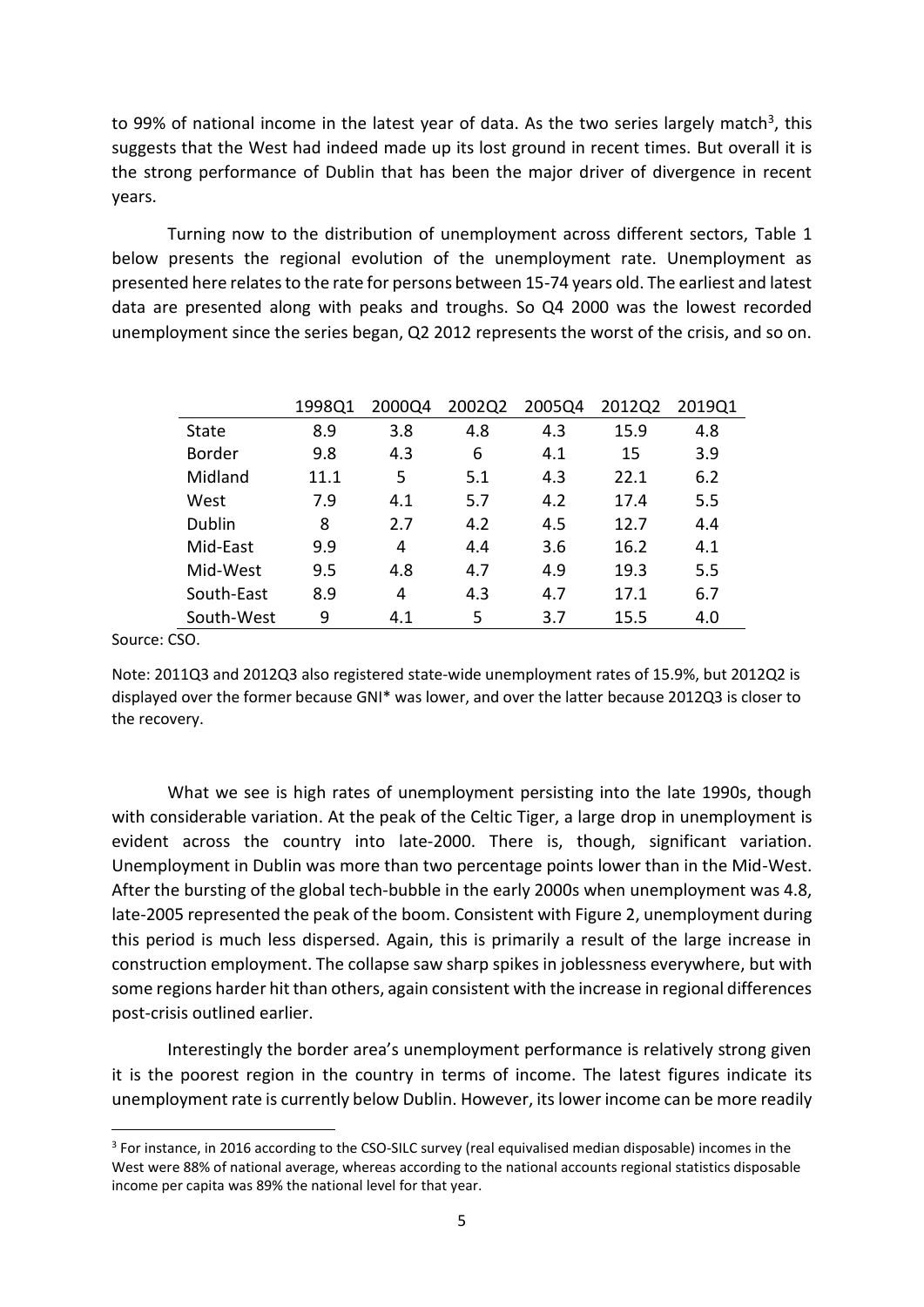explained by looking at its participation rate, the proportion of people working or looking for work. Only 59.6% of the working age population participate in the labour market in the Border area, the third lowest in Ireland after the South-East and the Midland (CSO, 2019). The best performer for unemployment is now the South-West, likely a result of the concentration of FDI in Cork. The major unemployment blackspot is the South East. Though it survived the worst of the recession comparatively well – three other regions were worse off – it has failed to capitalise on the recovery as others have. Its participation rate of 58.5% is, as mentioned, only above the Midland (ibid.).

The income and unemployment trends are then mostly consistent, at least their most important features. Dublin weathered the storm better than any other region in unemployment terms, which coincides with the Dublin-led divergence in living standards since the recession. Some of the anomalies such as the low and stagnant income of the Border region despite a very strong labour mark performance can, as discussed, be more readily explained by employment and participation rates. The fit is, of course, not perfect, but is good enough.

As to what explains these trends, the obvious explanation for convergence in the 2000s is, as intimated earlier, the construction-led boom that persisted for much of the decade. Construction mostly responds to factors internal to the economy such as the level of demand, but is also prone to speculative bubbles. Construction does not rely and specialised knowledge, business, and infrastructure networks which cluster in specific regions in the way, say, high tech exports do. A general boom of the construction sector is therefore likely to be felt throughout the economy and contribute towards income and employment convergence.

In contrast, divergence since the crisis can be attributed to the greater ability of certain sectors to withstand economic shocks, with regions specialising in traded products proving the more resilient (O'Connor et al., 2016). Though the salience of computer and electronicsbased exports has waned as other low-cost producers emerged, these have been replaced by other key sectors. Dublin is an important 'producer' of ICT, business, and financial services while the surrounding Mid-East is an important exporter of chemicals. Cork is particularly strong in pharmaceutical trade, while Galway is somewhat of a centre for exporting medical devices (ibid.). In essence, the diminished role of the foreign sector in affecting regional differences in the 2000s has proven to be only temporary as the emergence of the exportbased recovery has been driven by the major urban centres.

#### Inequalities within Ireland

Whereas inequalities between regions of Ireland have predominantly been driven by the sectoral makeup of those regions, understanding inequality in the country as a whole requires a different focus. Ireland has a set of labour market institutions that predispose it to high levels of inequality as trade union membership and coverage are low, and it is comparatively easy to fire people. Combined with Ireland's below average labour force participation and high levels of low-work intensity households, so-called market income inequality is high. The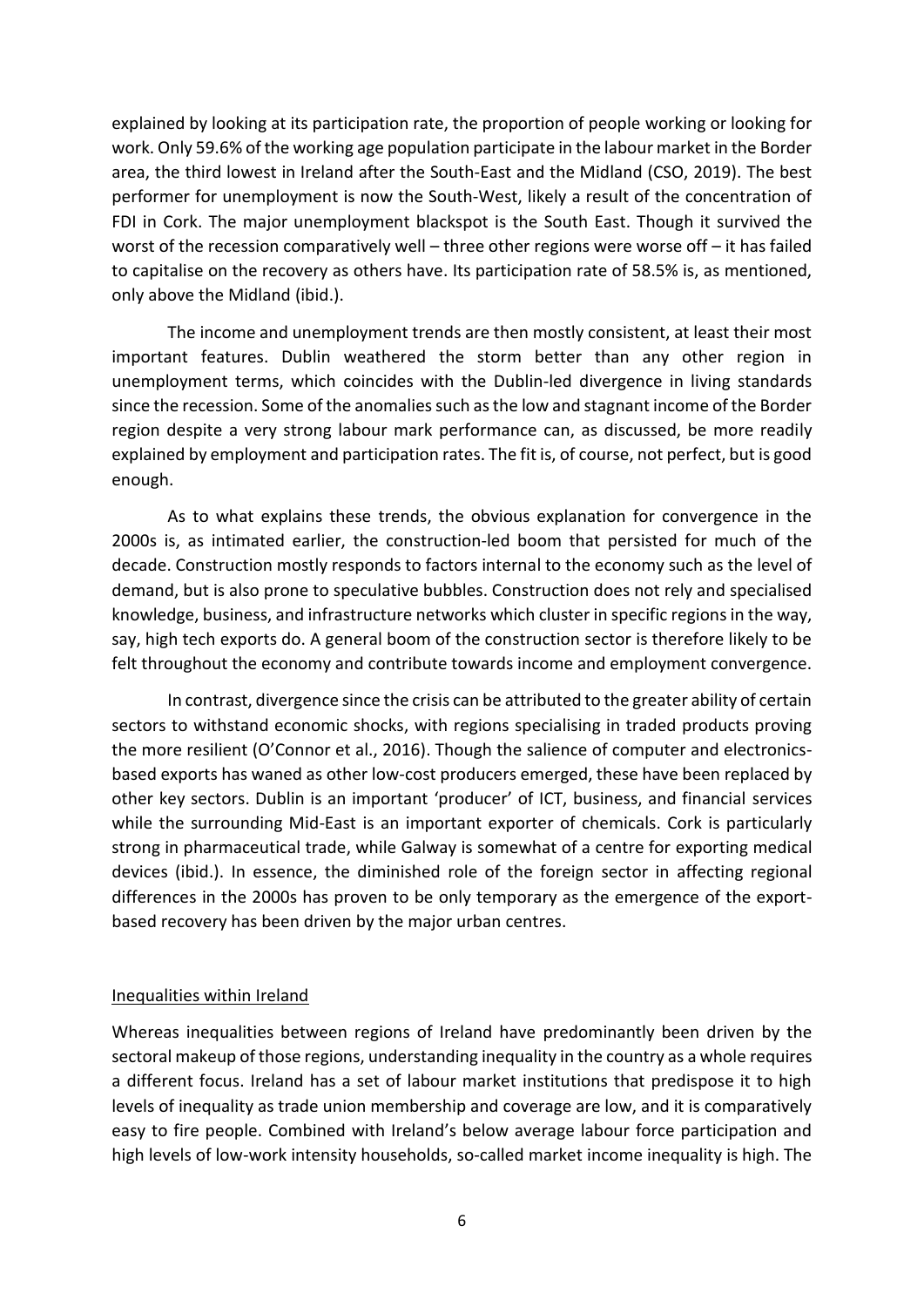Irish state is redistributive through taxation and especially transfers which means that Ireland now ranks in the middle for income inequality among EU countries (see Sweeney, 2018a)<sup>4</sup>.

In terms of inequality internal to or within regions, several factors should be borne in mind. Because inequality tends to be driven by gains of the rich, and opportunities to earn high incomes are disproportionately located in urban areas, cities tend to be more unequal than rural areas. Migration of lower skilled workers in search of opportunity among high– skilled professionals may also play a role (Glaeser et al., 2009), in part through driving down wages. Deprivation tends to be higher in cities as high prices, especially for property, induce hardship for the unemployed and low-paid. On the other hand, unemployment tends to be higher in rural areas, so that the risk of poverty tends to be higher (O'Donoghue et al., 2014a). Remote rural areas, isolated from economic activity and essential social services, may also display levels of deprivation comparable to urban areas.

Figure 2 below shows the trajectory of inequality in Irish regions through time based on equivalised disposable household income per person. We measure inequality using the standard Gini coefficient where a value of 0 means perfect equality – everyone receives the same income – and a value of 1 means complete inequality – one person receives all income. Income is measured according to equivalised income per person, namely household income per person adjusted for household composition<sup>5</sup>. It is based on the European Survey of Income and Living Conditions (EU-SILC) microdata<sup>6</sup> which allows inequality to be broken down according to inequality within densely populated areas, intermediate or medium population density areas, and sparsely or thinly populated areas<sup>7</sup>.

 $\overline{a}$ 

<sup>&</sup>lt;sup>4</sup> It is worth emphasising that Ireland has historically had high levels of income inequality. It is now in the middle only because other countries have become much more unequal while things have been comparatively stable here. Moreover, other countries have higher levels of universal public provision whereby the poor access services for free at the point of use, so that Ireland's position in the middle is flattered somewhat.

<sup>&</sup>lt;sup>5</sup> For instance, a household with a given income shared between two adults will have a lower standard of living than a household sharing the same income between an adult and a child. However, as resources and bills are shared, that same two-adult household has a higher standard of living than if the two adults lived separately.

 $6$  The figures are normalised so as to be consistent with Eurostat. For instance, if we calculate that inequality in rural areas is 0.9 the nationwide level, but that our figure for nationwide inequality differs from the Eurostat figure we adjust rural inequality (which is not available in Eurostat) accordingly so that it remains 0.9 the nationwide level (based on Eurostat). The discrepancies were small.

 $^7$  An area is densely populated if there are at least 1,500 inhabitants per km<sup>2</sup> with a minimum of 50,000, medium density if there are at least 300 inhabitants per km<sup>2</sup> with a minimum of 5,000, and sparsely populated if it does not meet either of the previous two criteria.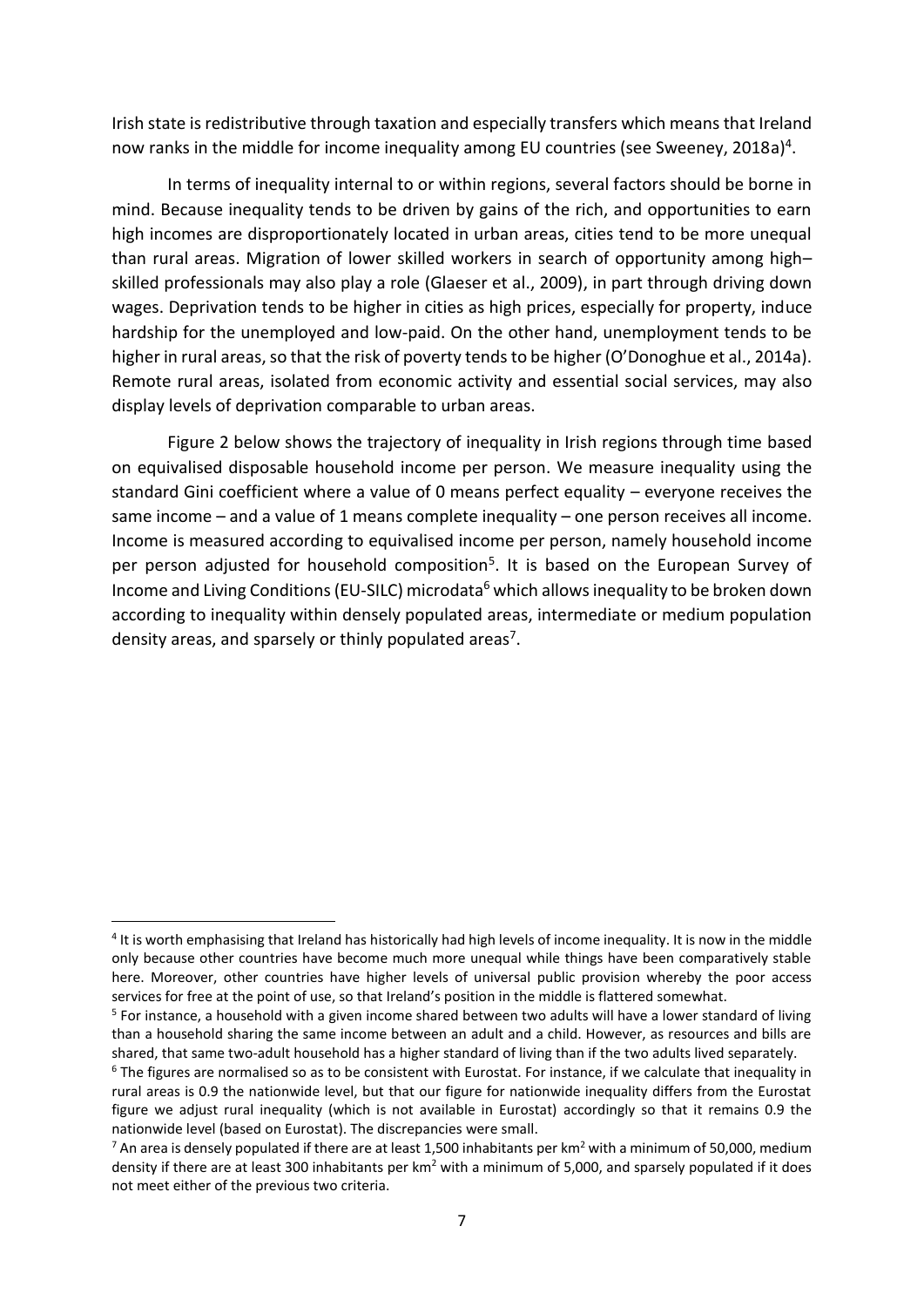

Figure 2: Equivalised household disposable income in Ireland.

Source: EU-SILC.

As can be seen, ranging from about 0.29 to 0.31, 2015 displays little variation. The limited difference in disposable income inequality rates has been a persistent feature of the Irish landscape, at least from the beginning of the series in 2003. Whether considering dense, medium, or sparsely-populated areas, inequality in each category closely follows the overall trend. At times the gap widened, as in the peak of the boom in 2006 and the depths of the aftermath in 2012. Medium-density and sparsely populated areas have frequently switched places in the income distribution pecking order. But generally small differences in the level of inequality for areas of different population density have been the norm in Ireland.

Figure 3 examines labour income inequality through time. Labour income is measured at the individual level as opposed to the household level in the previous figure. It is the most important source of income and is the sum of employment and self-employment income for each person at work. As high levels of part-time and seasonal work would potentially result in high labour market inequality, we adjust for working time using the methodology of Brandolini et al. (2010), and also employed by Eurofound (2017). In essence, the Gini coefficient of equivalised labour income measures how unequally pay per unit time is distributed.

Compared to the equivalised disposable income, changes in labour income inequality across areas of different population density are more erratic. Though overall or nationwide inequality is more stable, with the onset of the crisis inequality in medium-density areas fell sharply. Inequality in thinly-populated and dense areas fell too, but less noticeably. During the boom years inequality rose in all areas, as it has done in the recovery. In other words, income from work becomes more unequal in good times and the opposite happens in bad times.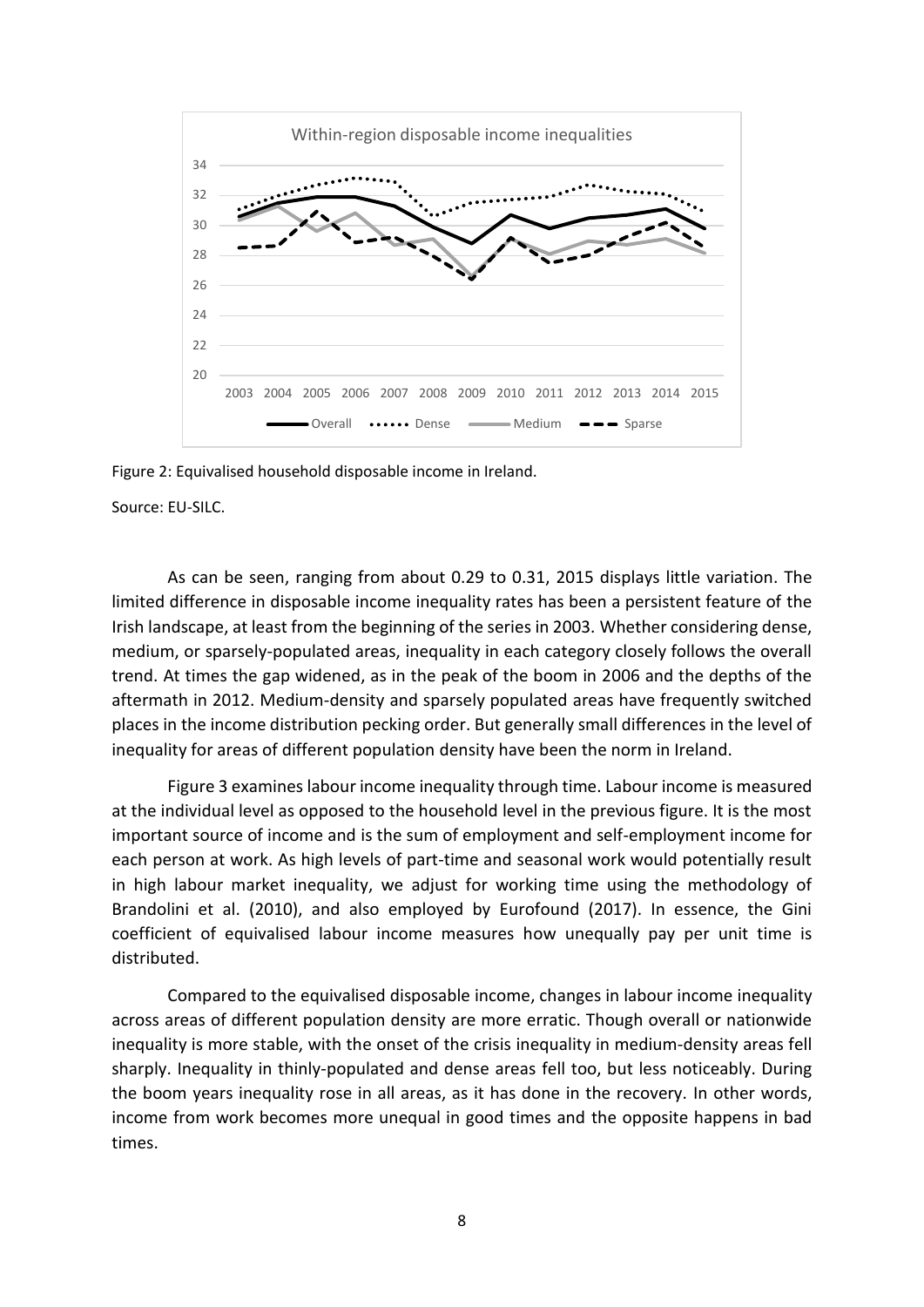

Figure 3: Labour income inequality in Ireland.

Source: EU-SILC.

The greater volatility of labour income versus disposable income is to be expected. The redistributive role of the welfare state dampens inequality generated in the market. Higher earners pay more tax, so that a given increase in the labour income of higher earners translates into a smaller increase in disposable income. Disposable income inequality therefore increases less during, for instance, good times compared to labour income inequality.

As to why inequality, especially labour income inequality, increases in booms and decreases in busts, the distribution of bargaining power between owners and workers tends to change only slowly over time. As such, changes in the occupational and sectoral makeup of the labour force are likely to have a stronger effect than shifts in the balance of power between labour and capital. For instance, firms might be more willing to let go low-skilled, and hence lower-paid employees in times of recession given the lower retraining costs and the less value they generally add to a company. The shedding of lower-paid occupations in a recession would then lower disparities in labour income inequality. Given that lower density areas are more dependent on lower paid jobs and sectors, the shedding of this segment of the workforce is more likely to hit those areas harder, and consequently lower inequality more there. A similar argument could be made about the rise in inequality during boom times as highly-skilled and highly-paid occupations and sectors creating more inequality, especially in high-density/urban areas.

Unfortunately, the EU-SILC is not designed to capture the sectoral composition and occupational structure of the workforce. Despite considerable effort to extract the information on our part, the microdata's sample size was too small to reliably breakdown the changing sector and occupations of the workforce in areas of differing population density. That said, state-wide trends in inequality are potentially fruitful as they broadly track what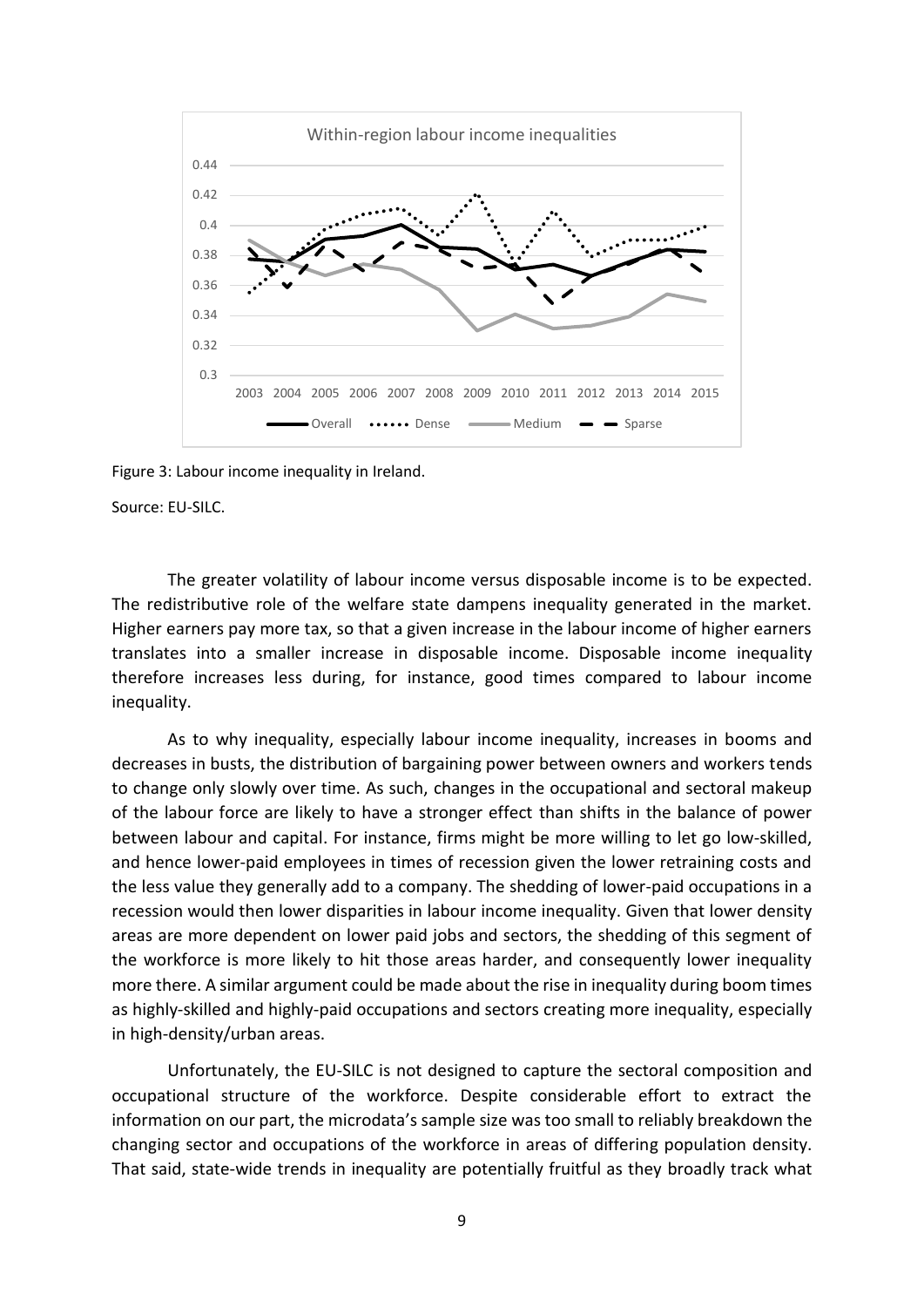happens elsewhere – when overall inequality increases, inequality increases in dense areas too, for instance. The decision then is whether to use EU-SILC data to look at trends in the sectoral composition of the workforce, or another source such as the Labour Force Survey (LFS) which is more appropriate, but which may contradict somewhat the data from which we calculated inequality.

Without presenting all the permutations, we restrict our comments to when EU-SILC and the LFS are in broad agreement, which is most of the time, and to high and low-paid sectors<sup>8</sup>. Both series agree that gains or losses in the share of the workforce in low-pay sectors may have contributed to an increase in inequality up to the crisis, but a reduction in their share was not responsible for the fall in inequality afterwards<sup>9</sup>. The two series contradict each other in relation to changes in the employment shares of higher paid sectors as EU-SILC shows finance and ICT employment to be relatively stable, but LFS shows an increase in recent years. The fall in nationwide inequality post-crisis, and hence in other regions of the country, may therefore have been driven by the loss of opportunities to earn very high incomes as the economy crashed, and not just or primarily by the changing composition of the workforce. A more definitive answer would require further investigation.

#### Discussion and Conclusion

**.** 

For the past half century or so flows of foreign investment have been pivotal to regional living standards in Ireland. The initial inflow contributed to a convergence in living standards as lowtech foreign firms were scattered throughout the country in the 1970s, but since then highertech firms have gravitated towards urban centres. The construction bubble of the 2000s briefly arrested the trend of divergence, after which the export-based recovery signalled a return to growing regional differences.

As to inequality within Ireland, we find densely-populated or urban areas to be the most unequal. Town and rural areas are more or less the same except when the distribution of labour income is isolated, as since the crisis inequality has fallen in towns. It is not entirely clear why the different groups have somewhat different trajectories, except to say that they all follow the national trend. Inequality grew somewhat during the boom, fell in the immediate period after, and has been gently growing since then.

In comparative terms, it is not straightforward to establish Ireland's position among other countries in terms of how balanced or regionally unbalanced it is. Standard measures

<sup>8</sup> Obviously, there was a very large increase in construction employment in the 2000s and a very large fall afterwards. Other than the large increase in unemployment, it does not have obvious distributional implications given the sector is neither unusually well nor poorly paid. Similar comments can be made about the public sector whose share of employment increased significant after the crisis. Initial exploration of the data according to occupational structure did not reveal any obvious distributional trends.

<sup>9</sup> They two series show that the share of employment in the combined hospitality, and wholesale and retail sector grew from by two percentage points. From 17% to 19% according to EU-SILC and from 20 to 22% according to the Labour Force Survey (CSO, 2019).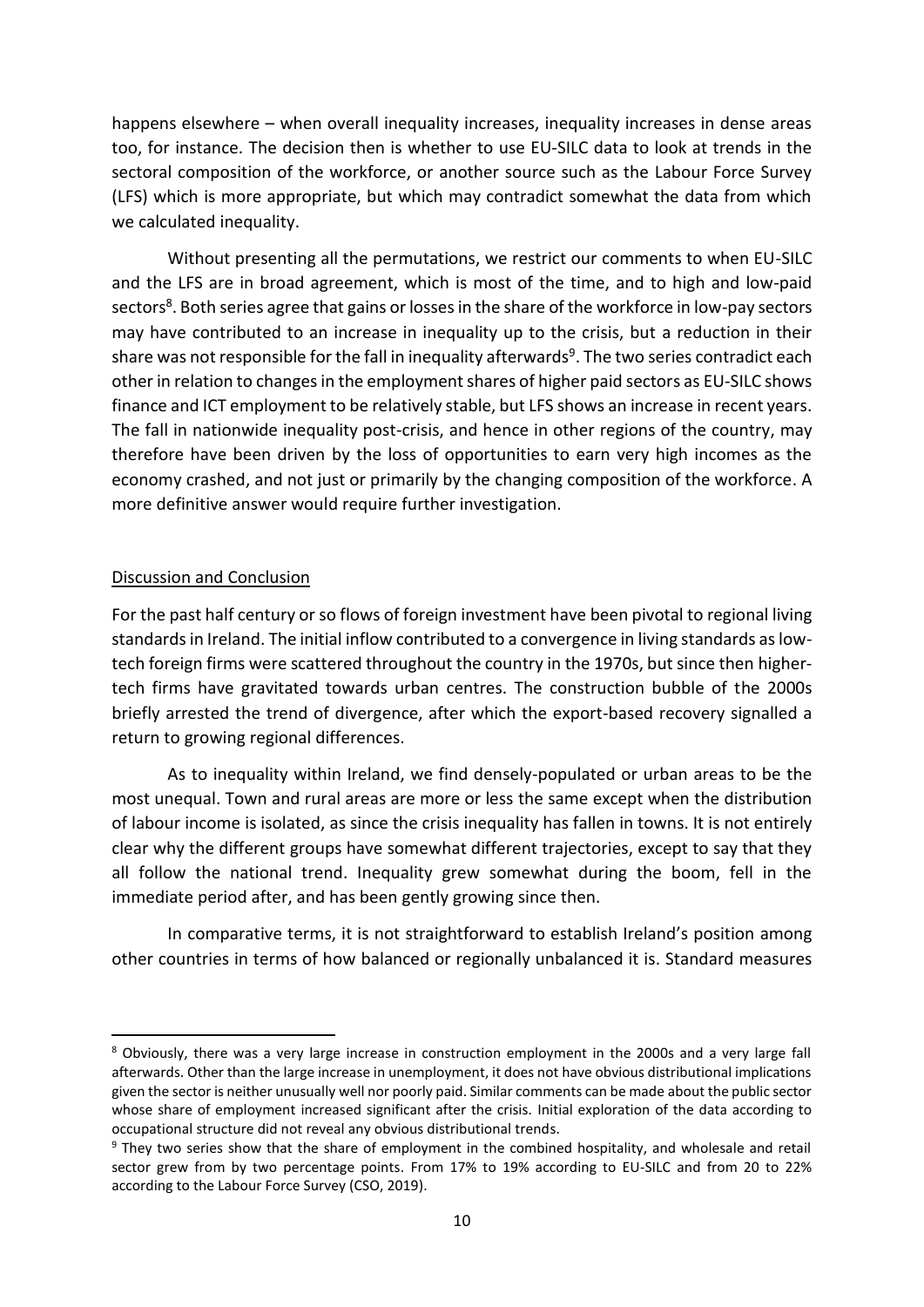of unemployment and income dispersion suggest the country is comparatively balanced<sup>10</sup>. The problem with such measures is that regions are not categorised in a consistent manner across countries as Ireland has eight regions, but, say, the UK has 179, with Northern Ireland alone having  $11^{11}$ . This does not permit accurate comparisons across countries. Internally, the distribution of income in Irish cities is similar to rural areas, whereas the inequality difference seems to be greater in other countries<sup>12</sup>. This is also consistent with Ireland being comparatively balanced, but the evidence is far from conclusive.

Even if we assume that regional differences in living standards and employment are comparatively small, despite the unambiguous evidence they have grown in recent decades, in population terms Ireland is an unbalanced country. As discussed, Ireland is unusual given the dominance of its capital city where the combined population share of Dublin and the surrounding region is 40 percent, and which is set to increase over the coming years (Morgenroth, 2018: 6). Consequently, second tier cities are relatively weak, and so provide a comparatively weak focal point to the surrounding areas. Overcapacity in the capital is evidenced through rising property costs and a congested transportation system, despite being only a medium-sized city (Pope and Hilliard, 2019). In addition to protecting rural communities and non-urban ways of life, there is an economic imperative to rebalance away from Dublin.

Given the government's commitment to attracting higher-tech FDI, improving the productivity of indigenous industry in laggard regions is central to balanced regional development. Best and Bradley (2018) find generally low innovation in indigenous sector in the Border region, despite some exceptions. For them, Ireland's current industrial policy should move away from focusing on grants and subsidies to individual companies but rather attempt to foster the capability of the region, including the encouragement of alliances. They point to a 'flaw in the Irish government's separation of enterprise development into a foreign sector run by the IDA and an indigenous sector run by Enterprise Ireland' (ibid: 194). Greater focus on indigenous industry development could be complemented with greater delegation of political and fiscal authority to local government, and the heretofore absent integration of regional development plans into overall national investment strategies (see Breathneach, 2010; 2017).

As to inequalities within regions, improvements in the productivity of indigenous firms also play a role in equalising the distribution of income. Ireland has a comparative glut of the traditional low pay sectors (O'Riain, 2014: 46-48). Moving up the value chain would boost the incomes of workers towards the bottom end, reducing inequalities in cities, towns, and villages alike. Though the traditional low pay sectors of hospitality and retail are evenly

**.** 

 $10$  The coefficient of variation (COV) in regional unemployment was 13.4 in Ireland in 2017, and 36.0 on average in the EU. The 2015 COV for GDP per capita was 25.4 in Ireland in 2015 versus 36.4 for the EU on average. For most of the period since 2000 the Irish COV has been below that of the average EU level (CSO, 2019).  $11$  Again, we thank a reviewer for pointing this out.

<sup>&</sup>lt;sup>12</sup> A previous version of this paper compared internal inequality in areas in Ireland to other small EU countries and the UK using EU-SILC microdata. In Ireland the ratio of the Gini coefficient of equivalised disposable income for densely-populated areas to that for thinly-populated areas was 1.08 in 2015. For Austria, Belgium, Denmark, Finland, Sweden, and the UK, the figure was 1.25 on average.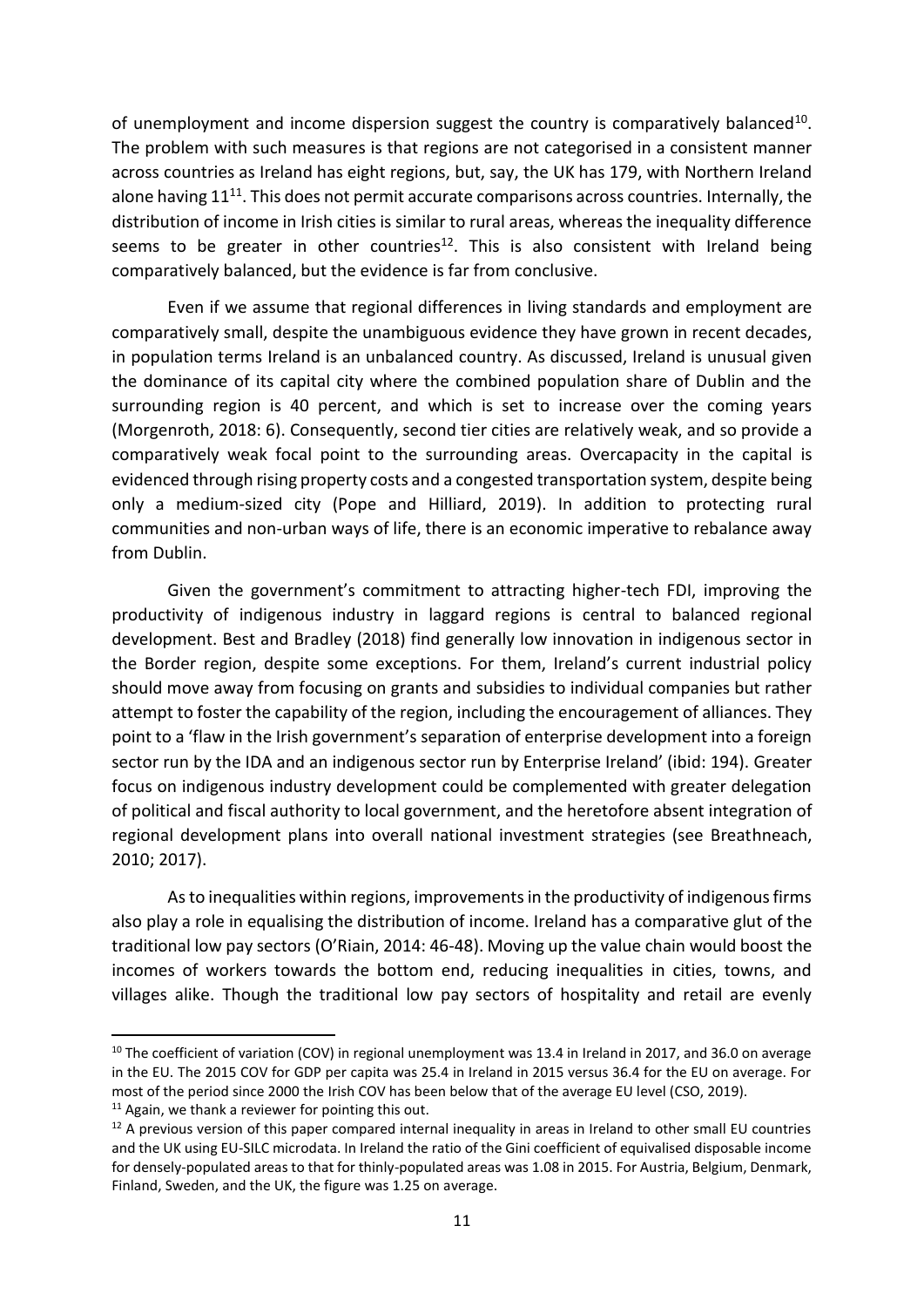dispersed throughout the country, Ireland also has comparatively large and rural-dominated agricultural sector, much of which would be economically unviable were it not for CAP transfer. A more regionally oriented industrial policy would not necessarily be restricted to promoting manufacturing or high-tech services, but should also attempt to raise the living standards of poorer farms, in a way that is also environmentally just.

In the shorter-term, public spending as a proportion of national income is set to decline in the coming years (Sweeney, 2018b). The burden of this adjustment is to fall on health spending and public pension provision through raising the retirement age. As rural communities are poorer and older, the impact of slimming the welfare state is likely to be disproportionately felt there. Despite the major deficiencies in Ireland's procurement processes, the state should invest more in rural and local transportation infrastructures, and also roll-out high-speed broadband to Ireland's towns and villages. Ensuring access to credit for local SMEs should be another priority, perhaps with a view to assisting local tourism, wind energy, agricultural and food business, and other industries with the potential for independent growth (see O'Donoghue et al., 2014c).

A number of challenges lie ahead if congestion in the capital is to be stemmed or greater rebalancing of the economy is to be achieved. This would benefit of not only people living in towns and rural communities, but residents of urban centres as well.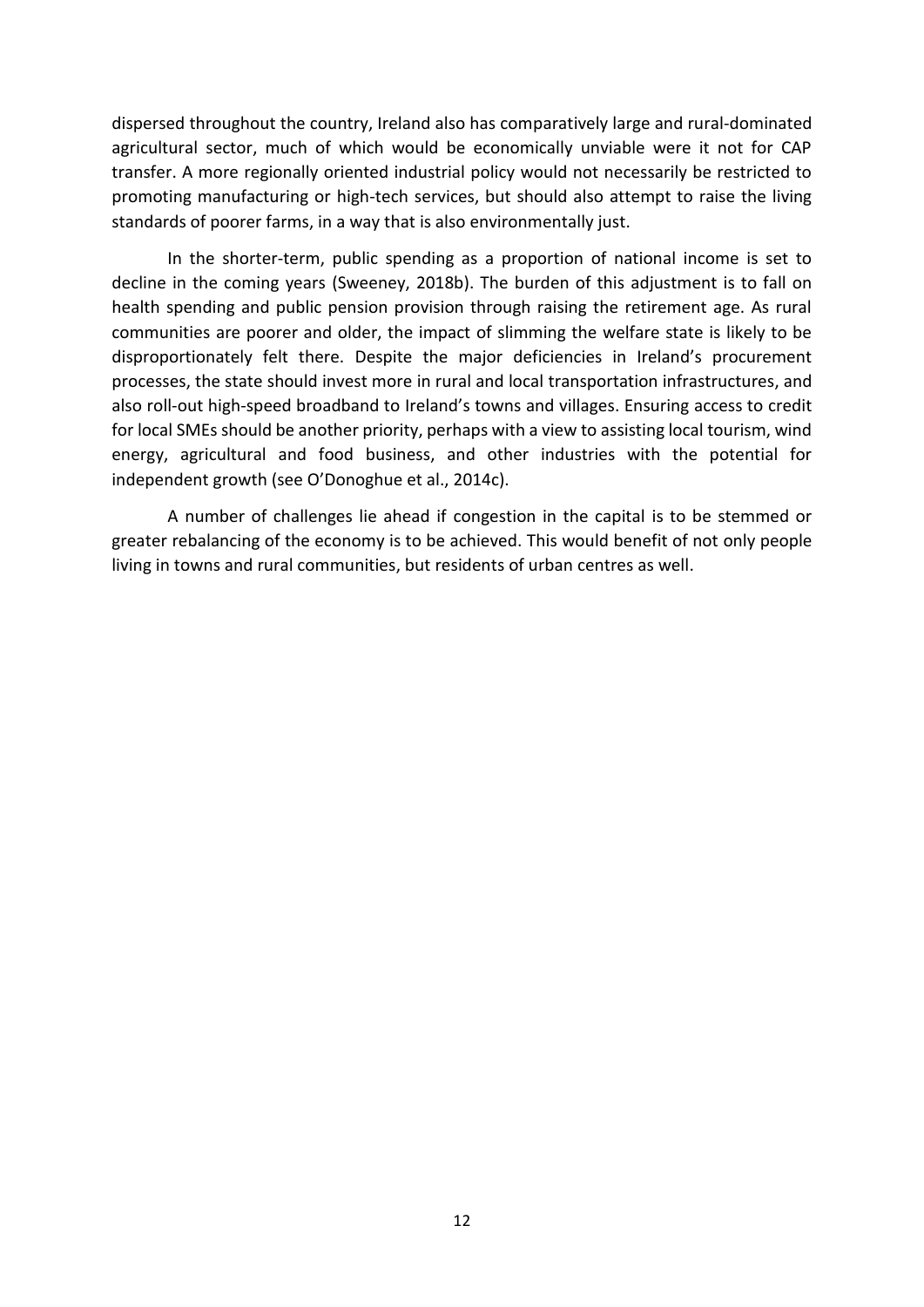## References

Best, M. H. and Bradley, J. (2018) Ireland's divided economy: growth without indigenous innovation, in Best, M. H., *How growth really happens: the making of economic miracles through production, governance, and skills*, Princeton University Press: New Jersey.

Brandolini, A., Rosolia, A., and Torrini, R. (2011) 'The distribution of employees' labour earnings in the European Union: data, concepts and first results', *ECINEQ*, working paper 198.

Breathnach, P. (2010) 'From Spatial Keynesianism: to Post-Fordist Neoliberalism: emerging contradiction in the spatiality of the Irish state', *Antipode*, 42.5: 1180-1199.

Breathnach, P. (2014) Spatial trends in employment in foreign firms in Ireland, in O'Donoghue, C. et al. (eds.), *Rural Economic Development in Ireland*, Teagasc: Carlow.

Breathnach, P. (2018) 'The National Planning Framework: key governance issues', paper to political studies association of Ireland annual conference.

Carey, M., O'Donoghue, C., Loughrey, J., and Meredith, D. (2014) Rural and urban household consumption behaviour in Ireland, in O'Donoghue, C. et al. (eds.), *Rural Economic Development in Ireland*, Teagasc: Carlow.

CSO (2019) Statbank, Central Statistics Office, available at:

[https://www.cso.ie/px/pxeirestat/Statire/SelectVarVal/Define.asp?maintable=QLF07&PLan](https://www.cso.ie/px/pxeirestat/Statire/SelectVarVal/Define.asp?maintable=QLF07&PLanguage=0) [guage=0](https://www.cso.ie/px/pxeirestat/Statire/SelectVarVal/Define.asp?maintable=QLF07&PLanguage=0)

Eurofound (2017), 'Income inequality and employment patterns in Europe before and after the Great Recession', Eurofound.

Gardiner, B., Martin, R., Sunley, P., and Tyler, P. (2013) 'Spatially unbalanced growth in the British economy', *Journal of Economic Geography*, 13(6): 889-928.

Morgenroth, E. L. W. (2018) 'Prospects for Irish regions and counties: scenarios and implications', *Economic and Social Research Institute*, Research Series Number 70.